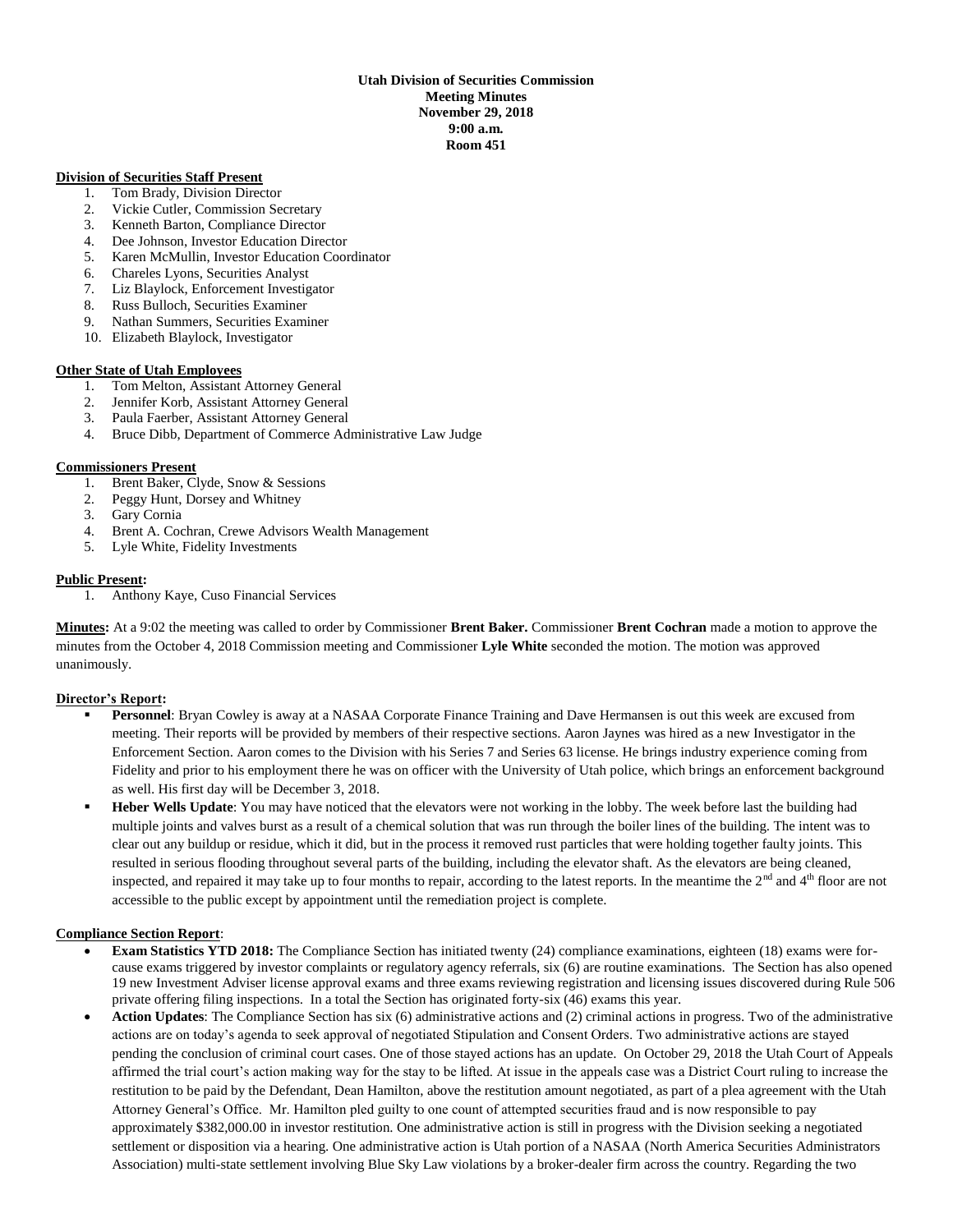referred criminal actions, the case involving Eric Sampson is awaiting a sentencing hearing which has been scheduled for early 2019 to allow the Sampson to raise funds for victim restitution. The second case is back with the trial court following an unsuccessful appeal to the Utah Supreme Court. Scott Stewart's securities fraud trial is scheduled to resume in May 2019.

# **Enforcement Section Report:**

- **Case Updates**: Enforcement currently has 70 cases under investigation. This is an increase of 12 cases since the last Commission meeting. The case load has not slowed as far as incoming complaints and cases and the pre-dominate areas of investigation have been: crypto scams, promissory notes, real estate, precious metals and more recently medical and recreational marijuana type business ventures. It is expected there will be an increase in the marijuana type offerings in the upcoming months given the newest changes laws.
- **Filed OSCs**: Enforcement currently has 13 filed Order to Show Cause actions in various stages, and 7 OSCs in the queue waiting to be filed/drafted.
- **Rare Rust Coin Review: U**nder investigation and active litigation, updates limited. On 11/15/2018 the Division obtained and executed a temporary restraining order against Gaylen Rust and his business, Rust Rare Coin. The Division utilized Enforcement, Compliance and Licensing staff to fulfill this operation as well as additional agents from other divisions within the Department of Commerce. We also utilized NASAA partners and local law enforcement. Approximately 10 local, state and federal agencies participated as well as roughly sixty agents took part in coordination in part of facilitating simultaneous service throughout the country. The Division is pursing anything and everything to protect Utah and nationwide investors affected in this case.

## **Registration and Licensing:**

- **Individual Licensing Process:** When a firm applies for an individual to be licensed in the state of Utah, it is done electronically through the CRD system maintained by FINRA. Broker-dealer agents and investment adviser representatives who have no examination issues, dual-license applications, or a disclosure history are immediately approved in Utah. Those attempting to be dual licensed or have examination issues are sent letters to tell the firms how to resolve the issues. Those with a disclosure history are elevated to Nathan Summers for review. After reviewing an individual's disclosure history, the license may be approved or additional information requested from the firm. Once sufficient information has been received the license is approved through the CRD system and the firm is notified of the approval. Occasionally there are circumstances where a firm will be allowed to withdraw the license request to avoid a denial on the firm's record or, they may be approved, if in agreement with terms of heightened supervision for the individual.
- Goals: The Division of Securities goal is resolve all licensing applications within 30 days of application. This year 90.95% of all individual applications within 30 days of application being made. The average time it has taken for applications to be process is 11.6 days.
- **Year to Year Comparisons:** Last year, 88.13% of applications were processed within 30 days of application. The average days to process an application was 20.12 days. The Division of Securities attribute the increase in statistical performance due to the fact that all letters are sent by certified mail and email this year whereas in past years they have only been sent via certified mail and are continuing to look for ways to more efficiently process applications while still protecting the investing public in Utah.

# **Investor Education:**

- **Event Update:** Since the last Commission meeting in October, the Division has participated in 4 events with an estimated audience of 344. The events included 3 URS Educational Seminars, and the Financial Fraud Institute sponsored by the SEC. In 2018, the Division has participated in 61 events with an estimated audience total of 19,452.
- **Stock Market Game Update:** The Utah State Treasurer's Office took over the administration of the Stock Market Game on November 1, 2018. The remaining Stock Market Game items were delivered to the Capitol on Monday, November 26.
- **Future Events:** We are currently scheduling Investor Education events for 2019. Due to the increased case load, prior to accepting education opportunities, the Division is evaluating each invitation for staff availability and looking into maximizing outreach potential.
- **Success Stories:** Because of past invitations we had to decline, we introduced the Division of Consumer Protection to one of our partners, PEHP, who had invited us to participate in their many Medicare Open Enrollment seminars during October, November and December. Consumer Protection accepted and through participating in these seminars, the consumer protection message to the senior citizens in the PEHP system has reached hundreds of individuals.
- New Brochure: In connection with the Rust Rare Coin case, on November 19, 2018 contacts at the CFTF agreed to send 1,000 copies of their brochure alert titled 'Precious Metals'. The CFTC has a new Whistleblower brochure which we will try to obtain and distribute at events.
- **Question 1:** What does CFTC stand for? Commodity Futures Trading Commission.

### **Education and Training Fund Report:**

Nathan Summers presented the Division of Securities Education and Training Fund Report. Following the presentation of the Education and Training fund Commissioner **Brent Baker** called for a motion to approve. Commissioner **Brent Cochran** made the motion to approve the funding request, in the amount of \$20,000.00, to the Education and Training Fund. Commissioner **Lyle White** seconded the motion. The motion was approved unanimously.

Recess – off record 9:21, on record 9:26.

# **Consideration and Approval of Proposed Orders:**

# **1. Cuso Financial Services, L.P.; SD-18-0017: Stipulation and Consent Order.**

Tom Melton reported that Cuso Financial Services conducts business in Utah through networking agreements with America First Credit Union (AFCU) which is not a licensed broker-dealer. The networking agreement allows licensed broker-dealers to offer onsite broker services at AFCU. In 2015 & 2016 the division conducted examinations on a number of broker-dealers transacting business in Utah on the premises of Utah credit unions. On or about April 5, 2018, the Division initiated an administrative action against Respondents by filing a petition. As a result of that investigation, and Cuso failing to comply with regulatory guidance and requirements governing network agreements, a petition was filed in April 2018. The petition alleged various violations of provisions, but only the terms of the Stipulation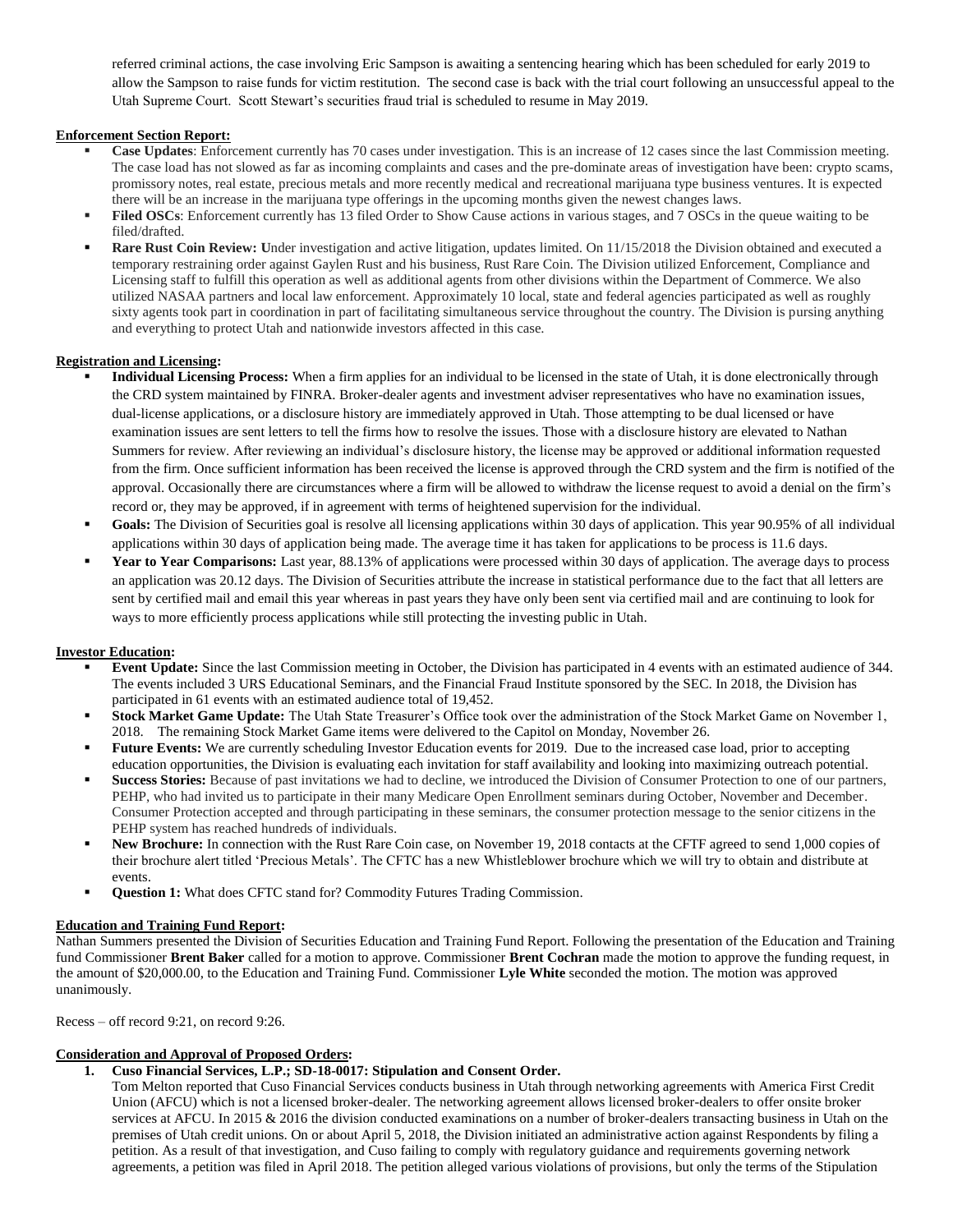and Consent Order (SCO) were reviewed. Cuso was allowed neither to admit nor deny that the division's findings and conclusions in the paragraphs of the SCO which included specifically a failure to supervise and includes: misleading advertising, misleading public communications and a failure to follow their networking agreement disclosure requirements. Cuso and the division have discussed SCO terms over several months and the remedial measures to satisfy the division's concerns. Cuso will pay a fine of \$100,000.00 within 10 days of the entry of the order.

Commissioner **Brent Baker** called for a motion to approve. Commissioner **Lyle White** made the motion to approve the proposed Stipulation and Consent Order. Commissioner **Peggy Hunt** seconded the motion. The motion was approved unanimously.

### **2. Aspen Capital Management; SD-18-0003: Stipulation and Consent Order.**

Ken Barton reported on March 27, 2018 the Division filed a Petition to Censure and Fine Aspen Capital Management, LLC. In November 2016 the Division conducted an examination of the Respondents St. George office location. The exam was triggered by an investor complaints and the Respondent's prior affiliation with Registered Investment Adviser, MyIA and its principal Eric Sampson. Aspen is a small Registered Investment Advisor firm established in 2015 and uses referrals to 3<sup>rd</sup> party professional money managers to implement its money management advice offering. The division concludes the Respondents engaged in a Dishonest and Unethical Business Practice as identified in the Conclusions of Law Section of the Stipulation and Consent Order and found Aspen had several books and record deficiencies. Additionally, Aspen and their principals were found not to have supervisory controls in place to meet regulatory requirements. Aspen was ordered to pay a \$25,000.00 find which the division will offset up to \$5,000 for documented compliance consultant expenses. Investment Advisor Representative Matheson was ordered to pay a \$4,000 fine.

Commissioner **Brent Baker** called for a motion to approve. Commissioner **Brent Cochran** made the motion to approve the fine. Commissioner **Gary Cornia** seconded the motion. The motion was approved unanimously

## **3. Texas Energy Mutual, LLC; SD-18-0018 : Default Order**

Jennifer Korb reported this case was filed in May 2018 and the Division successfully served all of the respondents. Respondents failed to response to the Order to Show Cause (OSC), failed to appear at the initial hearing held in July 2018. The Division moved for default in November 2018 and the Respondents failed to response to that motion. This case involved one Utah investor who invested and lost \$50,000 in 2014. Respondents made misrepresentations and omissions of material facts of oil well drilling operations. Most notably, they failed to disclose numerous outstanding judgments, significant criminal histories, misuse of investor funds and securities were sold without the proper licenses. Additionally, all Respondents were charged in parallel action in a Federal Court in Texas and our single Utah investor is included in that case. All Respondents pled guilty and were sentenced to prison. The recommended Default Order includes the allegations contained in the OSC are true and include a cease and desist, permanent bar and fines in the amount of \$10,000 against the entity and \$15,000 each against other Respondents.

Commissioner **Brent Baker** called for a motion to approve. Commissioner **Brent Cochran** made the motion to approve the proposed Stipulation and Consent Order. Commissioner **Lyle White** seconded the motion. The motion was approved unanimously.

### **4. Globa, Inc.; Kenneth Ekow Andam; SD-16-0033, SD-16-0034: Order on Motion for Summary Judgment as to Globa, Inc.**

Jennifer Korb reports that a pending Motion for Summary Judgment as filed in August 2018 with respect to Globa, Inc. alone. At the October 4, 2018 Commission meeting the Commission order granting a Motion for Summary Judgment with respect to Respondent Andam. There was a question as to whether proper notice was provided to the entity and that matter has been cleared up. After receiving some additional time to review and respond to the Motion for Summary Judgment Globa, Inc. did not file a response to that Motion. As a result, Judge Dibb issued the Findings of Fact, Conclusion of Law and Recommended Order (FOF/COL). The Order includes the FOF/COL as to Globa, Inc. are approved and entered. Additionally it includes a cease and desist order, permanent bar and a fine of \$417,000.00 against Globa, Inc. reduced dollar for dollar with any restitution paid to the Investors up to \$317,000.00; restitution has been paid in full.

Commissioner **Brent Baker** called for a motion to approve. Commissioner **Lyle White** made the motion to approve the proposed Stipulation and Consent Order. Commissioner **Brent Cochran** seconded the motion. The motion was approved unanimously.

Hearing scheduled for November 30, 2018 is cancelled.

### **Future Meeting Schedule:**

January 10 & 11, 2019; room and time TBD January 24, 2019; room and time TBD March 21, 2019; room and time TBD May 23, 2019; room and time TBD

Commissioner **Brent Baker** called for a motion to adjourn the November 29, 2018 Division of Securities Commission Meeting. Commissioner **Peggy Hunt** made a motion adjourn the Commission meeting and Commissioner **Brent Cochran** seconded the motion. The motion was approved unanimously. Meeting adjourned at 10:44 am.

**Date: \_\_\_\_\_\_\_\_\_\_\_\_\_\_\_\_\_\_\_\_\_\_\_\_\_\_\_\_\_\_\_\_\_\_\_\_\_\_\_\_\_\_\_\_\_\_\_**